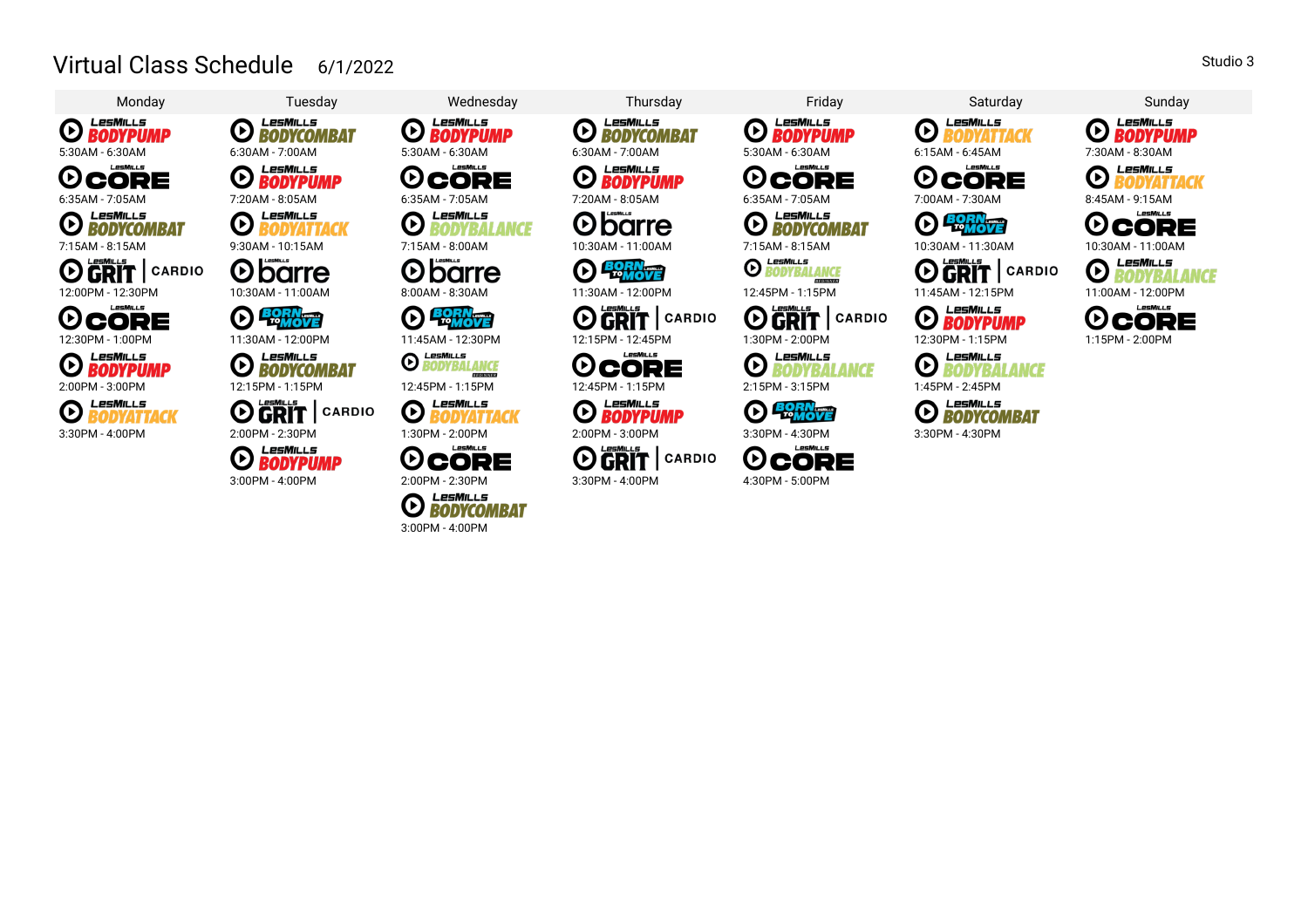## Virtual Class Schedule 6/1/2022

 $\boldsymbol{\Theta}$ 

 $\boldsymbol{\Theta}$ 

 $\bm{\mathsf{\Theta}}$ 

Œ CORE  $\bm{\Theta}$ Sprint  $\odot$ ozn 8:00AM - 8:30AM 6:00AM - 6:30AM 8:00AM - 8:30AM 6:00AM - 6:30AM 11:00AM -11:30AM 1:30PM - 2:20PM LesMills  $\bm{\Theta}$ **RPM** 

LesMiLLs

1:15PM - 1:45PM

*Personal Training* 4:30PM - 5:30PM



**LesMiLLs**  $\boldsymbol{\Theta}$ **Sprint** 

*Personal Training* 9:15AM - 10:15AM

**RPM** 

LesMills

LesMills

Sprint

LesMills

Monday Tuesday Wednesday Thursday Friday Saturday Sunday LesMiLLs  $\boldsymbol{\Theta}$ CORE **BODYCOMBAT** 5:15AM - 5:45AM 5:00AM - 5:30AM 5:15AM - 5:45AM 5:00AM - 5:30AM 5:15AM -5:45AM 8:00AM -8:30AM 1:30PM -2:20PM  $\bm{\Theta}$ **OCORE sprint** 6:30AM - 7:00AM 5:30AM - 6:00AM 6:30AM - 7:00AM 5:30AM - 6:00AM 8:00AM -8:30AM 12:00PM -12:30PM 2:30PM -3:00PM  $\odot$ Sprint

LesMills  $\bm{\Theta}$ RPM



**LesMILLs**  $\odot$ *Sprint* 



LesMills  $\bm{\Theta}$ **BODYCOMBAT** LesMiLLs  $\boldsymbol{\Theta}$ 

*Personal Training* 9:15AM - 10:15AM

**RPM** 

**LesMILLS** 

**LesMills** 

**sprint** 

*Sprint* 

**sprint** 

LesMills

 $\odot$ 

 $\bm{\Theta}$ 

 $\boldsymbol{\Theta}$ 

 $\bm{\Theta}$ 

 $\bm{\Theta}$ CORE

> $\odot$ sormu

 $\boldsymbol{\Theta}$ 

 $\odot$ LesMills RPM

LesMiLLs

sprint

1:15PM - 1:45PM 3:00PM - 3:50PM

10:15AM -11:05AM 4:00PM - 4:30PM



 $\boldsymbol{\Theta}$ CORE

**sprint** 

**Jorinu** 



**RPM** 

**LPSMILLS** 

**Sprint** 

 $\bm{\Theta}$ 

 $\boldsymbol{\Theta}$ 





LesMills







LesMills

Studio 2